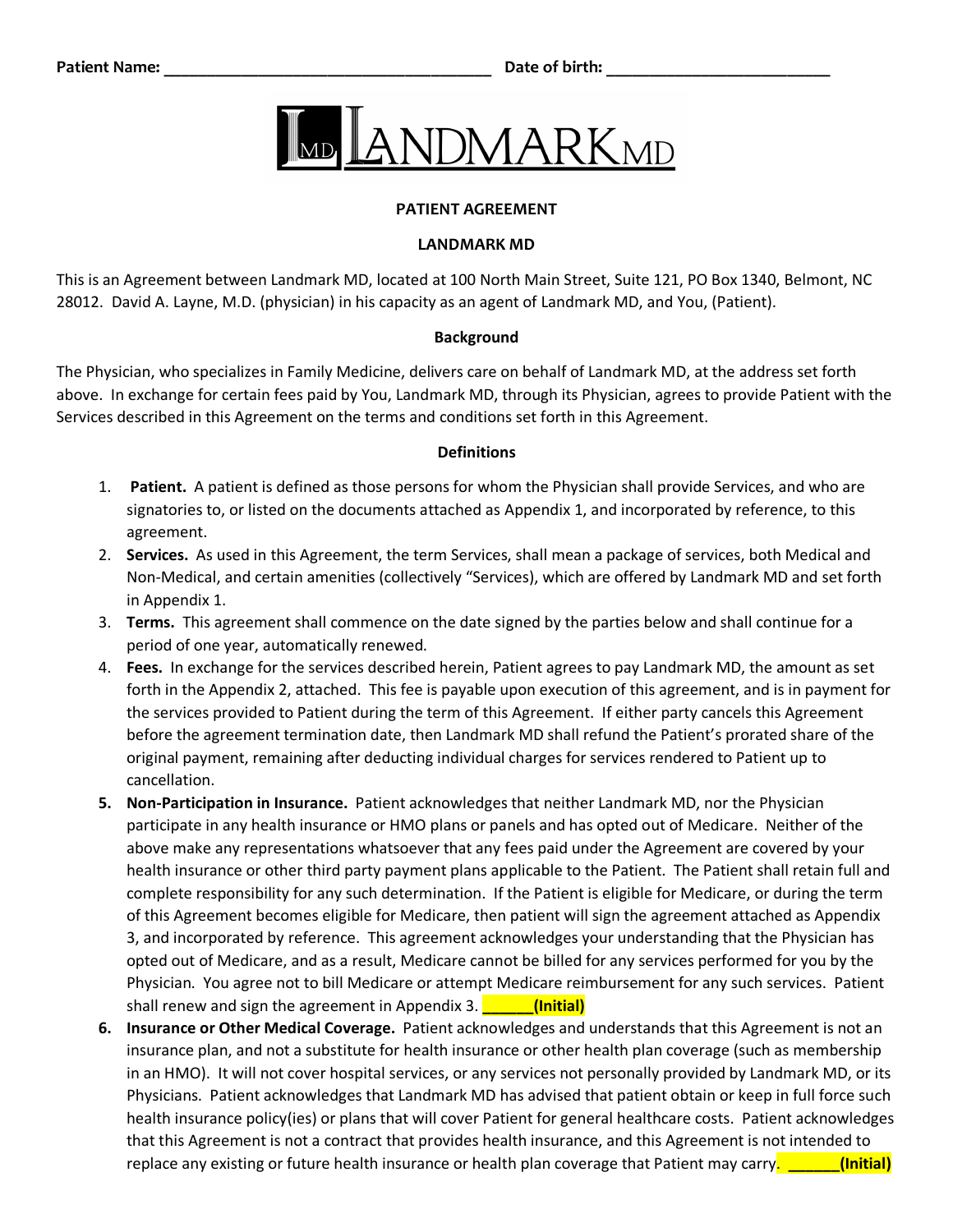- 7. **Term; Termination.** This Agreement will commence on the date signed in Appendix 2 and will extend monthly thereafter. Notwithstanding the above, both Patient and Landmark MD shall have the absolute and unconditional right to terminate the Agreement, without the showing of any cause for termination, upon giving 30 days prior written notice to the other party. Unless previously terminated as set forth above, at the expiration of the initial one-month term (and each succeeding monthly term), the Agreement will automatically renew for successive monthly terms upon the payment of the monthly fee at the end of the contract month.
- 8. **Communications.** Patient acknowledges that communications with the Physician using email, facsimile, video chat, instant messaging, and cell phone are not guaranteed to be secure or confidential methods of communication. As such, you expressly waive the Physician's obligation to guarantee confidentiality with respect to correspondence using such means of communication. You acknowledge that all such communications may become a part of your medical records.

By providing Patient's email address on the attached Appendix 2, Patient authorizes Landmark MD, and its Physicians to communicate with Patient by email regarding Patient's "Protected Health Information" (PHI) (as that term is defined in the Health Insurance Portability and Accountability Act (HIPAA) of 1996 and it's impending regulations). By inserting Patient's email address in Appendix 2, Patient acknowledges that:

- a) Email is not necessarily a secure medium for sending or receiving PHI, and there is always a possibility that a third party may gain access.
- b) Although Landmark MD and the Physician will make all reasonable efforts to keep email communications confidential and secure, neither Landmark MD, nor the Physician, can assure or guarantee the absolute confidentiality of email communications.
- c) In the discretion of the Physician, email communications may be made a part of Patient's permanent medical record.
- **d)** Patient understands and agrees that Email is not an appropriate means of communication regarding emergency or other time-sensitive issues or for inquiries regarding sensitive information. **In the event of an emergency, or a situation in which the member could reasonably expect to develop into an emergency, Patient shall call 911 or go to the nearest Emergency Room, and follow the directions of emergency personnel.**
- e) If patient does not receive a response to an email message within one business day, Patient agrees to use another means of communication to contact the Physician. Neither Landmark MD, nor the Physician will be liable to Patient as a result of technical failures, including but not limited to, (i) technical failures attributable to any internet service provider, (ii) power outages, failure of any electronic messaging software, or failure to properly address email messages, (iii) failure of the Practice's computers or computer network, or faulty telephone or cable data transmission, (iv) any interception of email communications by a third party, or (v) Patient's failure to comply with guidelines regarding use of email communications set forth in this paragraph.
- 9. **Change of Law.** If there is a change of any law, regulation or rule, federal, state or local, which affect the Agreement including these Terms and Conditions, which are incorporated by reference in the Agreement, or the activities of either party under the Agreement, or any change in the judicial or administrative interpretation of any such law, regulation or rule, and either party reasonable believes in good faith that the change will have substantial adverse effect on that party's rights, obligations or operations associated with the Agreement, then that party may, upon written notice, require the other party to enter into good faith negotiations to renegotiate the terms of the Agreement including these Terms and Conditions. If the parties are unable to reach an agreement concerning the modification of the Agreement within 45 days after the date of the effective date of change, then either party may immediately terminate the Agreement by written notice to the other party.